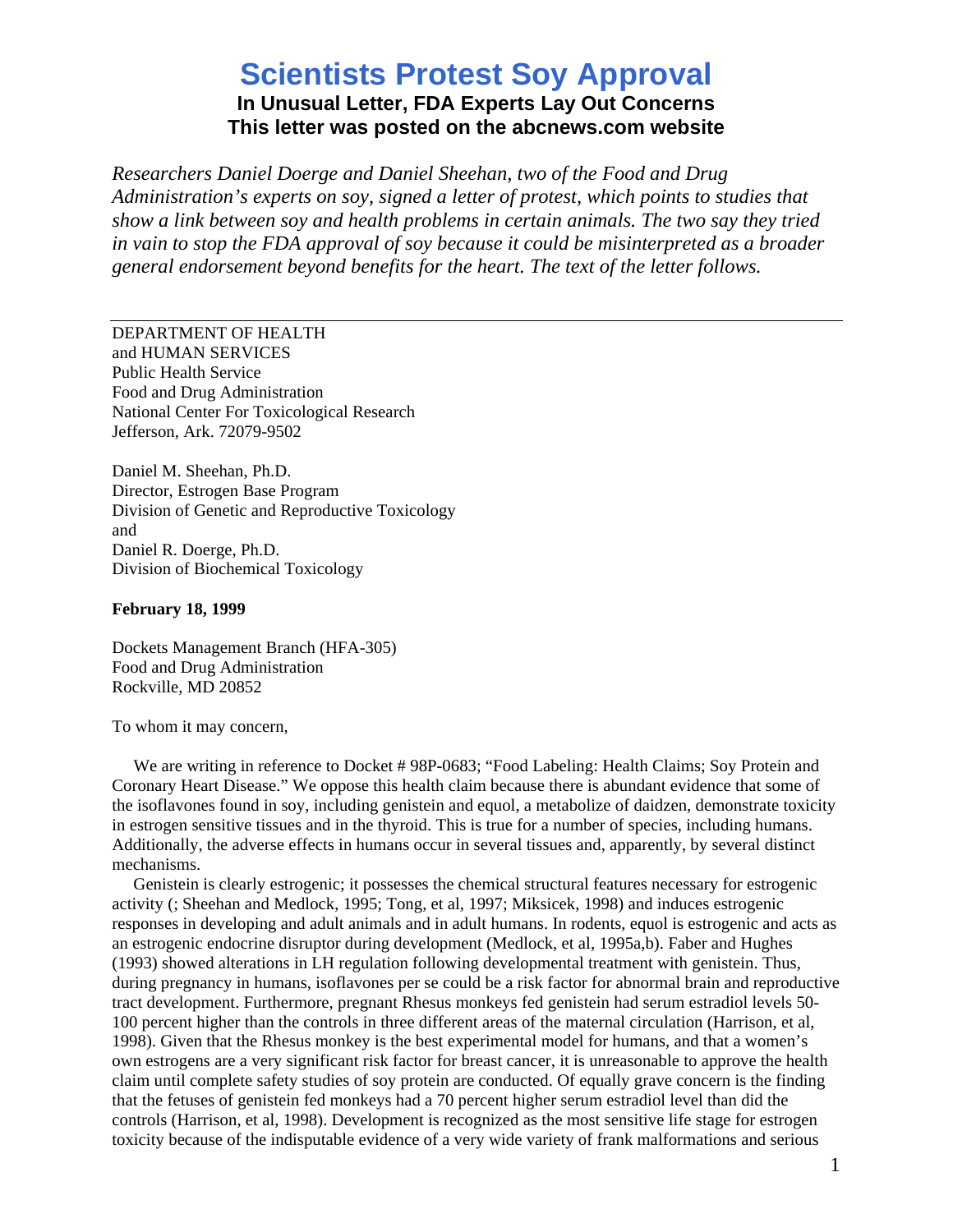functional deficits in experimental animals and humans. In the human population, DES exposure stands as a prime example of adverse estrogenic effects during development. About 50 percent of the female offspring and a smaller fraction of male offspring displayed one or more malformations in the reproductive tract, as well as a lower prevalence (about 1 in a thousand) of malignancies. In adults, genistein could be a risk factor for a number of estrogen-associated diseases.

 Even without the evidence of elevated serum estradiol levels in Rhesus fetuses, potency and dose differences between DES and the soy isoflavones do not provide any assurance that the soy protein isoflavones per se will be without adverse effects. First, calculations, based on the literature, show that doses of soy protein isoflavones used in clinical trials which demonstrated estrogenic effects were as potent as low but active doses of DES in Rhesus monkeys (Sheehan, unpublished data). Second, we have recently shown that estradiol shows no threshold in an extremely large dose-response experiment (Sheehan, et al, 1999), and we subsequently have found 31 dose-response curves for hormone-mimicking chemicals that also fail to show a threshold (Sheehan, 1998a). Our conclusions are that no dose is without risk; the extent of risk is simply a function of dose. These two features support and extend the conclusion that it is inappropriate to allow health claims for soy protein isolate.

 Additionally, isoflavones are inhibitors of the thyroid peroxidase which makes T3 and T4. Inhibition can be expected to generate thyroid abnormalities, including goiter and autoimmune thyroiditis. There exists a significant body of animal data that demonstrates goitrogenic and even carcinogenic effects of soy products (cf., Kimura et al., 1976). Moreover, there are significant reports of goitrogenic effects from soy consumption in human infants (cf., Van Wyk et al., 1959; Hydovitz, 1960; Shepard et al., 1960; Pinchers et al., 1965; Chorazy et al., 1995) and adults (McCarrison, 1933; Ishizuki, et al., 1991). Recently, we have identified genistein and daidzein as the goitrogenic isoflavonoid components of soy and defined the mechanisms for inhibition of thyroid peroxidase (TPO)-catalyzed thyroid hormone synthesis in vitro (Divi et al., 1997; Divi et al., 1996). The observed suicide inactivation of TPO by isoflavones, through covalent binding to TPO, raises the possibility of neoantigen formation and because anti-TPO is the principal autoantibody present in autoimmune thyroid disease. This hypothetical mechanism is consistent with the reports of Fort et al. (1986, 1990) of a doubling of risk for autoimmune thyroiditis in children who had received soy formulas as infants compared to infants receiving other forms of milk.

 The serum levels of isoflavones in infants receiving soy formula that are about five times higher than in women receiving soy supplements who show menstrual cycle disturbances, including an increased estradiol level in the follicular phase (Setchell, et al, 1997). Assuming a dose-dependent risk, it is unreasonable to assert that the infant findings are irrelevant to adults who may consume smaller amounts of isoflavones. Additionally, while there is an unambiguous biological effect on menstrual cycle length (Cassidy, et al, 1994), it is unclear whether the soy effects are beneficial or adverse. Furthermore, we need to be concerned about transplacental passage of isoflavones as the DES case has shown us that estrogens can pass the placenta. No such studies have been conducted with genistein in humans or primates. As all estrogens which have been studied carefully in human populations are two-edged swords in humans (Sheehan and Medlock, 1995; Sheehan, 1997), with both beneficial and adverse effects resulting from the administration of the same estrogen, it is likely that the same characteristic is shared by the isoflavones. The animal data is also consistent with adverse effects in humans.

 Finally, initial data from a robust (7,000 men) long-term (30+ years) prospective epidemiological study in Hawaii showed that Alzheimer's disease prevalence in Hawaiian men was similar to Europeanancestry Americans and to Japanese (White, et al, 1996a). In contrast, vascular dementia prevalence is similar in Hawaii and Japan and both are higher than in European-ancestry Americans. This suggests that common ancestry or environmental factors in Japan and Hawaii are responsible for the higher prevalence of vascular dementia in these locations. Subsequently, this same group showed a significant dosedependent risk (up to 2.4 fold) for development of vascular dementia and brain atrophy from consumption of tofu, a soy product rich in isoflavones (White, et al, 1996b). This finding is consistent with the environmental causation suggested from the earlier analysis, and provides evidence that soy (tofu) phytoestrogens causes vascular dementia. Given that estrogens are important for maintenance of brain function in women; that the male brain contains aromatase, the enzyme that converts testosterone to estradiol; and that isoflavones inhibit this enzymatic activity (Irvine, 1998), there is a mechanistic basis for the human findings. Given the great difficulty in discerning the relationship between exposures and long latency adverse effects in the human population (Sheehan, 1998b), and the potential mechanistic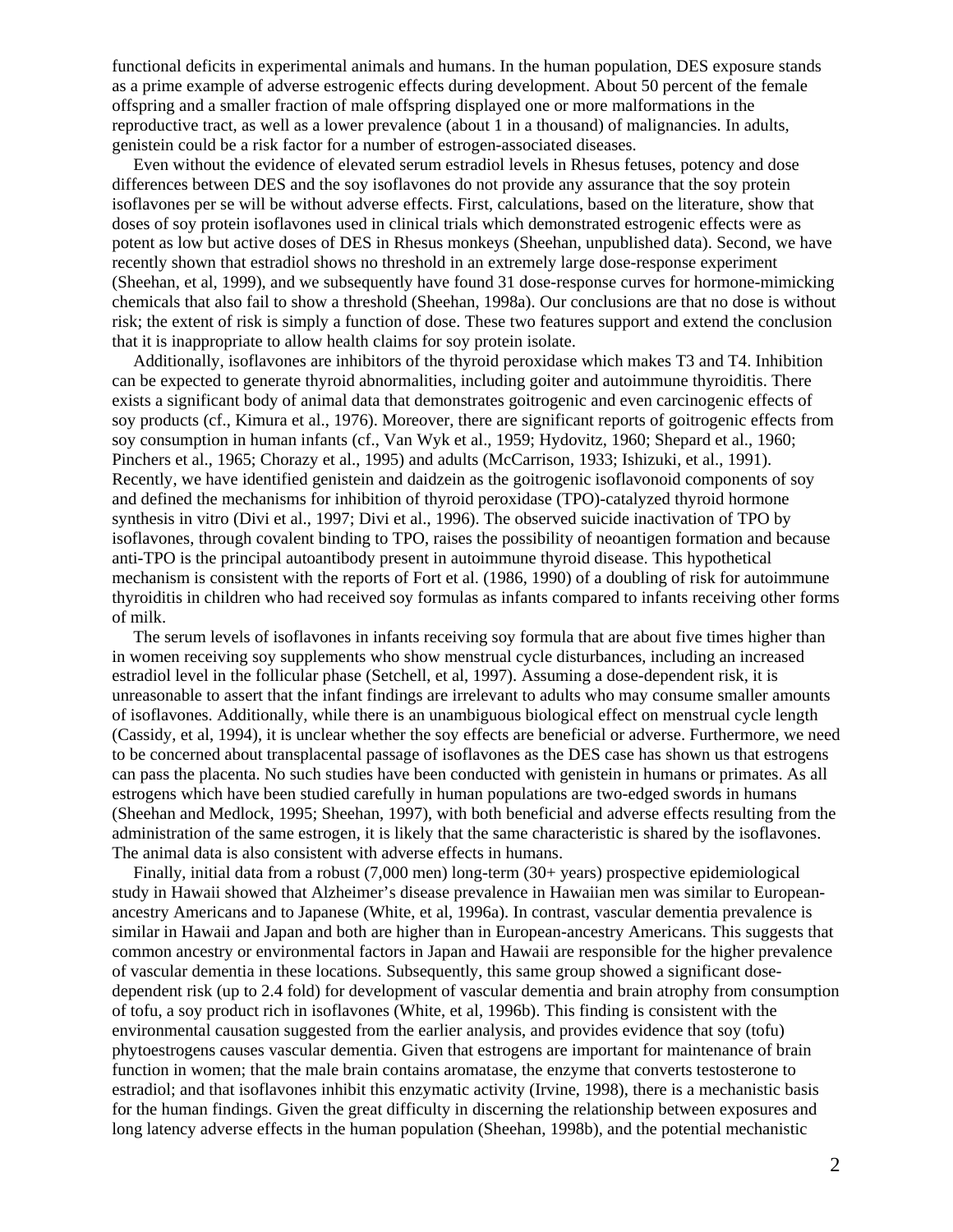explanation for the epidemiological findings, this is an important study. It is one of the more robust, welldesigned prospective epidemiological studies generally available. We rarely have such power in human studies, as well as a potential mechanism, and thus the results should be interpreted in this context.

 Does the Asian experience provide us with reassurance that isoflavones are safe? A review of several examples lead to the conclusion "Given the parallels with herbal medicines with respect to attitudes, monitoring deficiencies, and the general difficulty of detecting toxicities with long latencies, I am unconvinced that the long history of apparent safe use of soy products can provide confidence that they are indeed without risk." (Sheehan, 1998b).

 It should also be noted that the claim on p. 62978 that soy protein foods are GRAS is in conflict with the recent return by CFSAN to Archer Daniels Midland of a petition for GRAS status for soy protein because of deficiencies in reporting adverse effects in the petition. Thus GRAS status has not been granted. Linda Kahl can provide you with details. It would seem appropriate for FDA to speak with a single voice regarding soy protein isolate.

 Taken together, the findings presented here are self-consistent and demonstrate that genistein and other isoflavones can have adverse effects in a variety of species, including humans. Animal studies are the front line in evaluating toxicity, as they predict, with good accuracy, adverse effects in humans. For the isoflavones, we additionally have evidence of two types of adverse effects in humans, despite the very few studies that have addressed this subject. While isoflavones may have beneficial effects at some ages or circumstances, this cannot be assumed to be true at all ages. Isoflavones are like other estrogens in that they are two-edged swords, conferring both benefits and risk (Sheehan and Medlock, 1995; Sheehan, 1997). The health labeling of soy protein isolate for foods needs to considered just as would the addition of any estrogen or goitrogen to foods, which are bad ideas.

 Estrogenic and goitrogenic drugs are regulated by FDA, and are taken under a physician's care. Patients are informed of risks, and are monitored by their physicians for evidence of toxicity. There are no similar safeguards in place for foods, so the public will be put at potential risk from soy isoflavones in soy protein isolate without adequate warning and information.

 Finally, NCTR is currently conducting a long-term multigeneration study of genistein administered in feed to rats. The analysis of the dose range-finding studies are near-complete or complete now. As preliminary data, which is still confidential, maybe relevant to your decision, I suggest you contact Dr. Barry Delclos at the address on the letterhead, or email him.

Sincerely, Daniel M. Sheehan Daniel R. Doerge

Enclosures cc: Dr. Bernard Schwetz, Director, NCTR Dr. Barry Delclos

## **REFERENCES**

Cassidy, A, Bingham, S, and Setchell, KDR. Biological effects of soy protein rich in isoflavones on the menstrual cycle of premenopausal women. Am. J. Clin. Nutr. 60, 333- 340, 1994.

Chorazy, P.A., Himelhoch, S., Hopwood, N, J., Greger, N. G., and Postellon, D.C. Persistent hypothyroidism in an infant receiving a soy formula: Case report and review of the literature. Pediatrics 148-150, 1995.

Divi, R. L., Chang, H. C., and Doerge, D.R. Identification, characterization and mechanisms of anti-thyroid activity of isoflavones from soybean. Biochem. Pharrnacol. 54, 1087-1096, 1997.

Divi, R.L. and Doerge, D.R. Inhibition of thyroid peroxidase by dietary flavonoids. Chem. Res. Toxicol. 9, 16-23, 1996.

Levy, JR, Faber, FA,Ayyash, L, and Hughes, CL. The effect of prenatal exposure to phytoestrogen genistein on sexual differentiation in rats. Proc. Sot. Exp. Biol. Med. 208, 60-66, 1995.

Fort, P., Lanes, R., Dahlem, S., Reeker, B., Weyman-Daum, M., Pugliese, M., and Lifshitz, F. Breast feeding and insulin-dependent diabetes mellitus in children. J. Am. Coil. Nutr. 5,439-441, 1986.